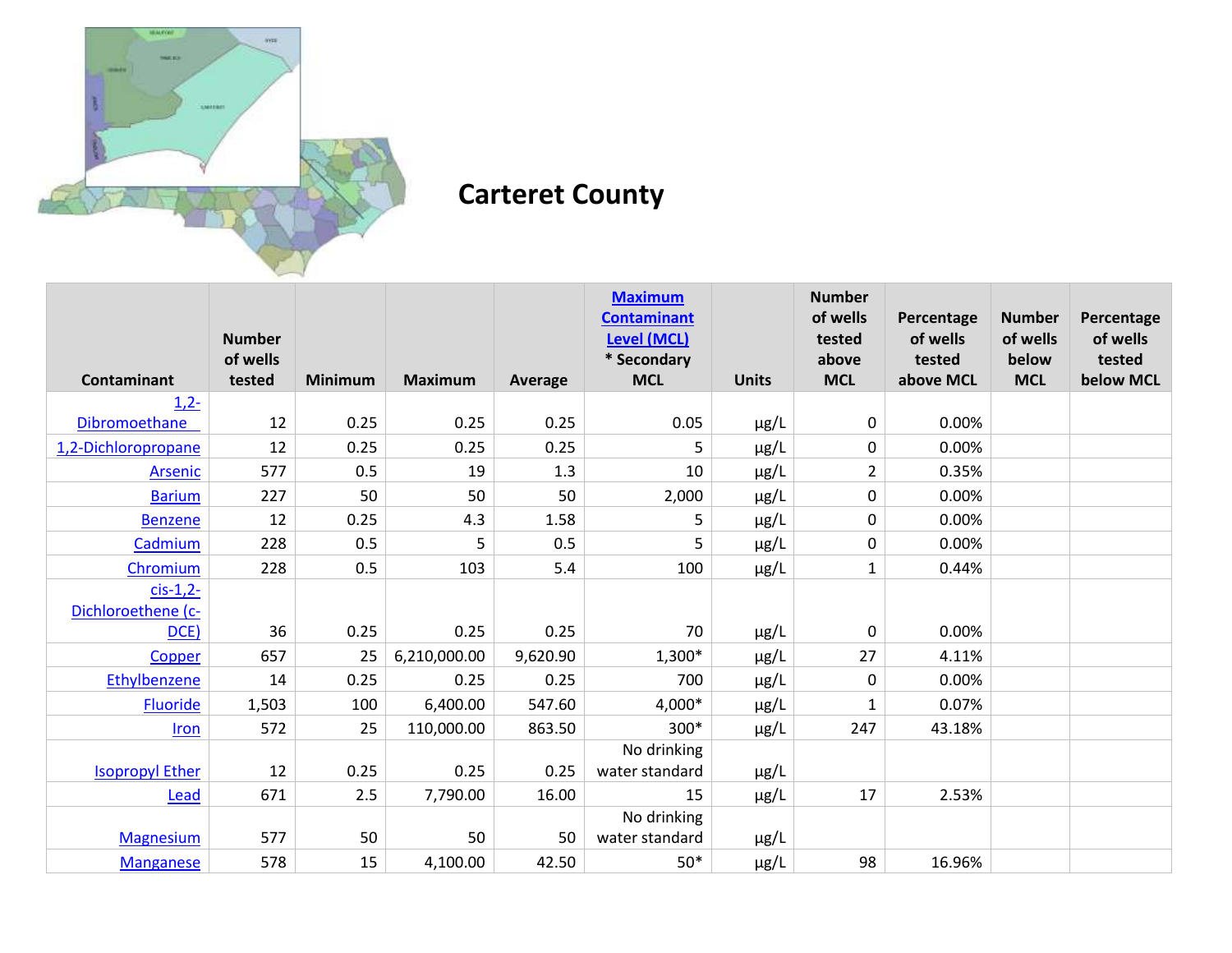|                              | <b>Number</b> |                |                |           | <b>Maximum</b><br><b>Contaminant</b><br><b>Level (MCL)</b> |              | <b>Number</b><br>of wells<br>tested | Percentage<br>of wells | <b>Number</b><br>of wells | Percentage<br>of wells |
|------------------------------|---------------|----------------|----------------|-----------|------------------------------------------------------------|--------------|-------------------------------------|------------------------|---------------------------|------------------------|
|                              | of wells      |                |                |           | * Secondary                                                |              | above                               | tested                 | below                     | tested                 |
| Contaminant                  | tested        | <b>Minimum</b> | <b>Maximum</b> | Average   | <b>MCL</b>                                                 | <b>Units</b> | <b>MCL</b>                          | above MCL              | <b>MCL</b>                | below MCL              |
| <b>Mercury</b>               | 221           | 0.3            | 0.3            | 0.3       | $\overline{2}$                                             | $\mu$ g/L    | $\mathbf 0$                         | 0.00%                  |                           |                        |
|                              |               |                |                |           | $20*$                                                      |              |                                     |                        |                           |                        |
|                              |               |                |                |           | (recommended                                               |              |                                     |                        |                           |                        |
| <b>Methyl tertiary butyl</b> |               |                |                |           | taste and odor                                             |              |                                     |                        |                           |                        |
| ether (MTBE)                 | 36            | 0.25           | 0.25           | 0.25      | threshold)                                                 | $\mu$ g/L    | $\mathbf 0$                         | 0.00%                  |                           |                        |
| <b>Nitrate</b>               | 484           | 500            | 7,940.00       | 563.30    | 10,000                                                     | µg/L         | 0                                   | 0.00%                  |                           |                        |
| <b>Nitrite</b>               | 500           | 50             | 50             | 50        | 1,000                                                      | µg/L         | 0                                   | 0.00%                  |                           |                        |
|                              |               |                |                |           |                                                            | standard     |                                     |                        |                           |                        |
| pH                           | 575           | 5.1            | 8.6            | 7.62      | $6.5 - 8.5*$                                               | units        | $\mathbf{1}$                        | 0.17%                  | 5                         | 0.87%                  |
| Selenium                     | 227           | 2.5            | 24.3           | 2.7       | 50                                                         | µg/L         | 0                                   | 0.00%                  |                           |                        |
| <b>Silver</b>                | 227           | 25             | 25             | 25        | $100*$                                                     | $\mu$ g/L    | $\pmb{0}$                           | 0.00%                  |                           |                        |
|                              |               |                |                |           | No drinking                                                |              |                                     |                        |                           |                        |
| Sodium                       | 237           | 2,000          | 330,000.00     | 17,524.40 | water standard                                             | μg/L         |                                     |                        |                           |                        |
| Tetrachloroethylene          |               |                |                |           |                                                            |              |                                     |                        |                           |                        |
| (PCE)                        | 34            | 0.25           | 0.25           | 0.25      | 5                                                          | $\mu$ g/L    | 0                                   | 0.00%                  |                           |                        |
| <b>Toluene</b>               | 16            | 0.25           | 0.25           | 0.25      | 1,000                                                      | µg/L         | 0                                   | 0.00%                  |                           |                        |
| $trans-1,2-$                 |               |                |                |           |                                                            |              |                                     |                        |                           |                        |
| Dichloroethene (t-           |               |                |                |           |                                                            |              |                                     |                        |                           |                        |
| DCE)                         | 36            | 0.25           | 0.25           | 0.25      | 100                                                        | $\mu$ g/L    | $\mathbf 0$                         | 0.00%                  |                           |                        |
| Trichloroethylene            |               |                |                |           |                                                            |              |                                     |                        |                           |                        |
| (TCE)                        | 36            | 0.25           | 0.25           | 0.25      | 5                                                          | μg/L         | 0                                   | 0.00%                  |                           |                        |
| <b>Vinyl chloride</b>        | 36            | 0.25           | 0.25           | 0.25      | $\overline{2}$                                             | µg/L         | 0                                   | 0.00%                  |                           |                        |
| <b>Xylenes (Total)</b>       | 12            | 0.25           | 0.25           | 0.25      | 10,000                                                     | µg/L         | 0                                   | 0.00%                  |                           |                        |
| <b>Zinc</b>                  | 573           | 25             | 36,000.00      | 162.00    | $5,000*$                                                   | µg/L         | $\mathbf{1}$                        | 0.17%                  |                           |                        |

\* **Secondary MCL**: Secondary contaminants may cause cosmetic effects (such as skin or tooth discoloration) or aesthetic effects (such as taste, odor, or color) in drinking water.<sup>8</sup>The **Secondary Maximum Contaminant Level (SMCL)** is a non-enforceable standard for secondary contaminants in drinking water. SMCLs may be based upon a contaminant's likelihood to cause changes to the taste, odor, or color of drinking water, or, may be based on the likelihood of the contaminant to cause technical changes such as damage to water fixtures or an increased availability of other contaminants in drinking water.<sup>8</sup>